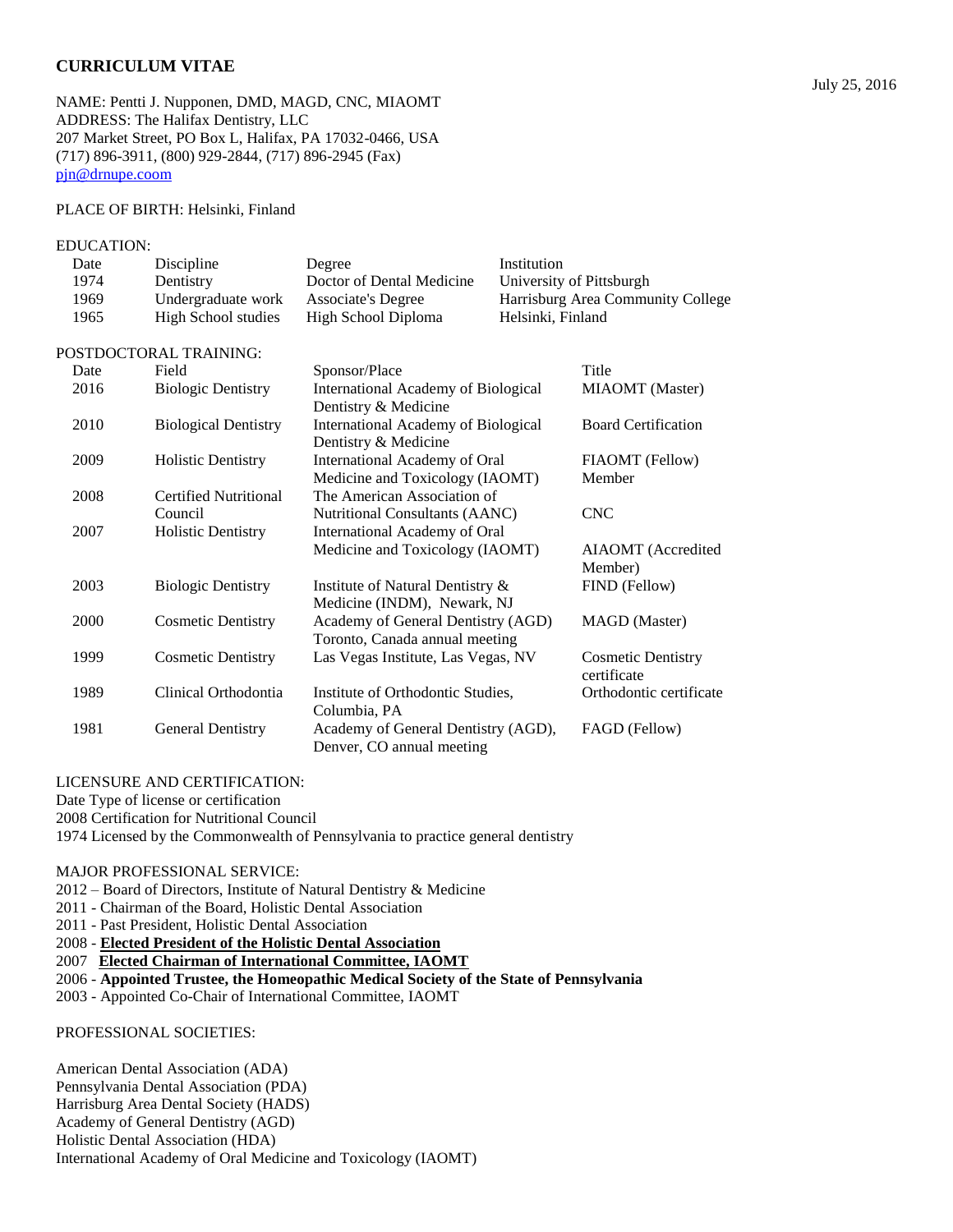### International Academy of Biological Dentistry and Medicine (IABDM) **American Holistic Medical Association (AHMA)**

# BUSINESS EXPERIENCE:

| $1997$ – present    | Public speaker, lecturer        |
|---------------------|---------------------------------|
| $1974$ – present    | Dentist, researcher             |
| 1969-1974 - present | Student, USA                    |
| 1960-1968           | Carpenter, Marine, Finland, USA |

## TEACHING EXPERIENCE:

| 3/29/14        | "Holistic Dentistry Solving the<br>Great American Health Crisis" | <b>Indiana Dental Hygienist</b><br><b>Annual Conference</b><br><b>Indiana University</b>                | Lecturer              |
|----------------|------------------------------------------------------------------|---------------------------------------------------------------------------------------------------------|-----------------------|
| 10/6/13        | "Oral Pathologic Connection<br>To Chronic Disease"               | <b>South Bend IN</b><br><b>Connecticut Dental</b><br><b>Hygienists Association</b><br><b>Windsor CT</b> | Lecturer              |
| 7/27/13        | "Holistic Dentistry"                                             | Family Day at the Farm                                                                                  | Speaker               |
| 7/16/13        | "Oral Pathology's Connection to                                  | <b>Central PA Lyme Disease</b>                                                                          | Lecturer              |
|                | Chronic Disease"                                                 | Group, Camp Hill, PA                                                                                    |                       |
| 3/19/13        | "Integrative Dentistry"                                          | Carriage Shop                                                                                           | Speaker               |
|                |                                                                  | Lancaster, PA                                                                                           |                       |
| 2/16/13        | "Tech-Scan"                                                      | <b>Institute of Natural</b><br><b>Dentistry</b>                                                         | Lecturer              |
|                |                                                                  | <b>Berkley Heights, NJ</b>                                                                              |                       |
| 1/19/13        | "Health Benefits of Calcium                                      | <b>Annual CARE Conference</b>                                                                           | Lecturer              |
|                | Bentonite Clay"                                                  | Bird-in-Hand, PA                                                                                        |                       |
| 10/23/12       | "The Missing Link"                                               | Linglestown Women's Club                                                                                | Lecturer              |
|                |                                                                  | Linglestown, PA                                                                                         |                       |
| 9/20/12        | <b>Student Outreach Program</b>                                  | Philadelphia, PA                                                                                        | <b>Student Mentor</b> |
| 5/16/12        | "Biologic Dentistry"                                             | <b>KTI Dental Assistant</b>                                                                             | Lecturer              |
|                |                                                                  | Harrisburg, PA                                                                                          |                       |
| 4/21/12        | "Tech-Scan"                                                      | <b>Institute of Natural</b>                                                                             | Lecturer              |
|                |                                                                  | <b>Dentistry</b>                                                                                        |                       |
| 4/16/12        |                                                                  | <b>Berkley Heights, NJ</b>                                                                              | Lecturer              |
|                | "Dentistry's Relationship to<br>Chronic Disease"                 | Keystone Technical Institute<br><b>Dental Assisting School</b>                                          |                       |
|                |                                                                  | Harrisburg, PA                                                                                          |                       |
| 3/27/12        | <b>Student Outreach Program</b>                                  | Philadelphia, PA                                                                                        | <b>Student Mentor</b> |
| 3/14/12        | <b>Student Outreach Program</b>                                  | Pittsburgh, PA                                                                                          | <b>Student Mentor</b> |
| 11/12/11       | "Detoxification and Healing the                                  | Weston A. Price Annual                                                                                  | Lecturer, Exhibitor   |
|                | Old-Fashioned Way"                                               | Conference                                                                                              |                       |
|                |                                                                  | Dallas, TX                                                                                              |                       |
| 10/8/11        | "Naturally Healthy"                                              | Sonnewald's                                                                                             | Speaker               |
| 9/27/11        | <b>Student Outreach Program</b>                                  | Philadelphia, PA                                                                                        | <b>Student Mentor</b> |
| 9/13/11        | <b>Student Outreach Program</b>                                  | Pittsburgh, PA                                                                                          | <b>Student Mentor</b> |
| 6/4/11         | "Holistic Dentistry Q&A"                                         | Radio Call-In Show                                                                                      | Interviewee           |
|                |                                                                  | Harrisburg, PA                                                                                          |                       |
| $5/20 - 26/11$ | "Missing Link"                                                   | Nickel Mine Health Foods                                                                                | Lecturer              |
|                |                                                                  | Paradise, PA                                                                                            |                       |
| 5/7/11         | "Health Topics on Dentistry"                                     | Radio 580 Interview                                                                                     | Interviewee           |
|                |                                                                  | Harrisburg, PA                                                                                          |                       |
| 3/28/11        | "Missing Link"                                                   | Radio Call-In Show                                                                                      | Interviewee           |
|                |                                                                  | Harrisburg PA                                                                                           |                       |
| 3/22/11        | "Dental Carpenters vs. Dental                                    | <b>Integrative Medical Student</b>                                                                      | Lecturer              |
|                | Physicians"                                                      | Group, School of Medicine,                                                                              |                       |
| 3/20/11        | "Dentistry & Chronic Disease"                                    | <b>Hershey PA</b><br><b>Interactive Medicine Group,</b>                                                 |                       |
|                |                                                                  | <b>Hershey Medical Center,</b>                                                                          | Lecturer              |
|                |                                                                  | <b>Hershey PA</b>                                                                                       |                       |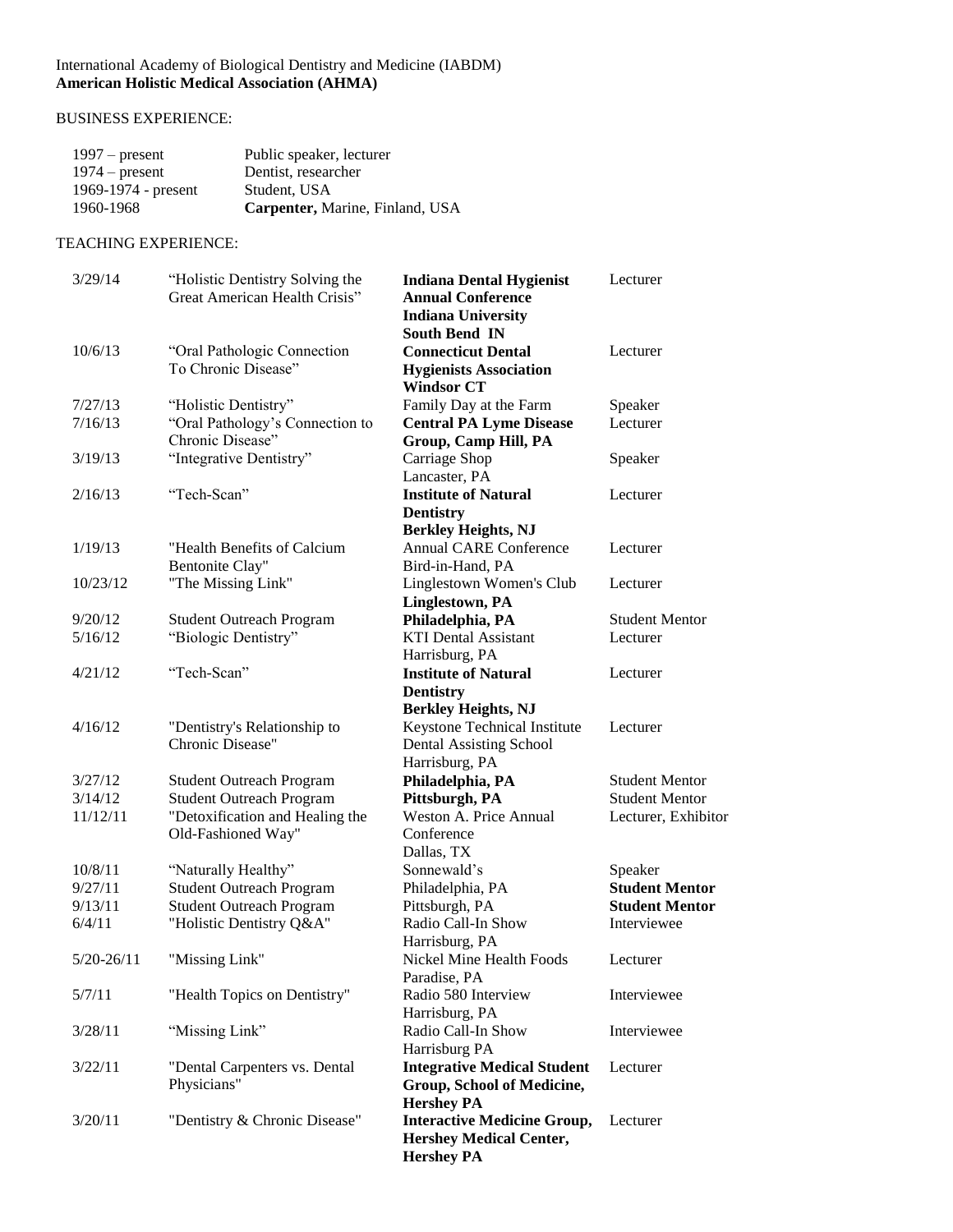| 1/8/11         | "The Missing Link"                                                         | Day of Wellness, West<br>Hanover PA                                                   | Lecturer, Exhibitor               |
|----------------|----------------------------------------------------------------------------|---------------------------------------------------------------------------------------|-----------------------------------|
| 12/14-15/10    | "Safety of Dental Amalgam<br>Fillings"                                     | FDA Panel Hearings, Docket<br>No. FDA-2010-N-0268,                                    | <b>Testifier</b>                  |
| 12/2/10        | "Five Easy Steps to Correct"                                               | Gaithersburg, MD<br>Pennsylvania Cranio-                                              | Lecturer                          |
|                | Occlusion"                                                                 | <b>Mandibular Society, Bryn</b><br><b>Mar Hospital</b>                                |                                   |
| 7/14/10        | "Honest Answers to Your<br>Questions about Dentistry"                      | Ladies Day, Lancaster PA                                                              | Lecturer                          |
| $3/18 - 20/10$ |                                                                            | IAOMT Spring Conference,<br>Galloway, NJ                                              | Exhibitor                         |
| 3/12/10        | "Toxic Exposure and<br>Detoxification"                                     | Seminar with Dr. Boyd Haley,<br>PhD, Grantville, PA                                   | Lecturer                          |
| 2/7/10         | "Detox and Healing the Old-<br>Fashioned Way"                              | <b>UK IAOMT International</b><br><b>Conference, London</b><br><b>England</b>          | Lecturer                          |
| 10/24/09       | "Detox & Healing the Old-<br>Fashioned Way"                                | <b>IABDM</b> international<br>Conference, Montreal,<br>Canada                         | Lecturer                          |
| 9/2/09         | "The Missing Link"                                                         | Autism Conference,<br>Lewistown, PA                                                   | Lecturer                          |
| 9/15/09        | "Dentistry's Relationship to<br>Chronic Disease"                           | Supper club seminars, Halifax<br><b>PA</b>                                            | Lecturer                          |
| 8/8/09         | "The Missing Link"                                                         | York Expo, York, PA                                                                   | Lecturer                          |
| 7/28/09        | "Detox and Healing the Old-<br>Fashioned Way"                              | Sonnewalds, York, PA                                                                  | Lecturer                          |
| 5/24/09        | Radio Show Interview, "Holistic<br>Dentistry"                              | WHVR AM, York, PA                                                                     | Interviewee                       |
| 10/6/08        | "Detoxification & Healing the Old<br>Fashioned Way"                        | Halifax, PA                                                                           | Lecturer                          |
| 9/27/08        | "Oral Pathology and Degenerative<br>Disease"                               | Natural Acres Farm,<br>Millersburg, PA                                                | Keynote speaker                   |
| 9/19/08        | "Detoxification & Healing The<br>Old Fashioned Way"                        | <b>Holistic Dental Association</b><br><b>Annual Conference,</b><br><b>Memphis, TN</b> | Lecturer                          |
| 6/16/08        | "Everyday Dental Procedures That<br>Could Adversely Affect Your<br>Health" | The Raw Food Group, Kinser,<br>PA                                                     | Lecturer                          |
| 3/27/08        | Radio Show: "Dentistry &<br><b>Overall healing"</b>                        | WKOK Radio Interview,<br>Sunbury, PA                                                  | Panelist                          |
| 2/28-29/08     | Homeopathy in Dentistry                                                    | <b>PA Homeopathic Physicians</b><br>Conference                                        | Exhibitor                         |
| 10/26/2007     | "Autism: The Lost Children"                                                | <b>Autism Conference,</b><br>Northumberland, PA                                       | Lecturer                          |
| 9/29/2007      | "The Missing Link"                                                         | Harrisburg Area Community<br>College                                                  | Lecturer                          |
| $3/1 - 2/2007$ | "The Missing Link"                                                         | Homeopathic Medical Society<br>of the State of PA                                     | Lecturer, Developer               |
| 12/12/2006     | "Everyday Dental Procedures That<br>May Adversely Affect Your<br>Health"   | public lecture, Rebersburg,<br>PA                                                     | Lecturer, Developer               |
| 8/6/2006       | "Everyday Dental Procedures That<br>May Adversely Affect Your<br>Health"   | <b>Indiana University of PA</b>                                                       | Lecturer, Developer,<br>Exhibitor |
| 7/26/2006      | Radio interview, "Testing for<br><b>Dental Materials Reactivity"</b>       | with Dr. Dennis Cortney, MD                                                           | Interviewee                       |
| 6/3/2006       | "Everyday Dental Procedures That<br>May Adversely Affect Your<br>Health"   | <b>Weston Price Foundation,</b><br>VA Chapter, Alexandria VA                          | Lecturer, Developer               |
| 5/30/2006      | The Halifax Center                                                         | Senior Citizens' Expo,<br>Hershey PA                                                  | Exhibitor                         |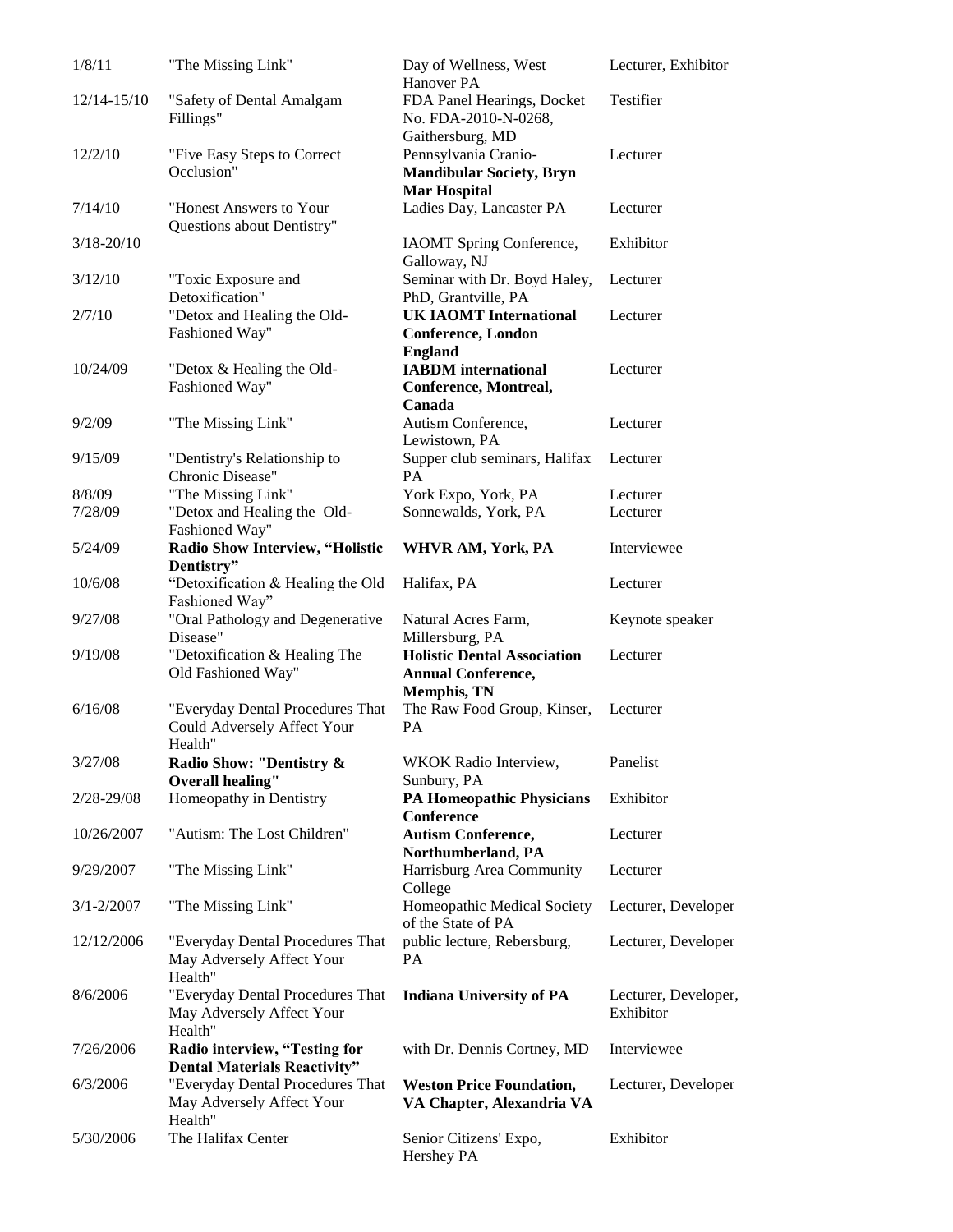| 5/6/2006          | The Missing Link                                                          | Wellness Conference,<br>Harrisburg Area Community<br>College, Harrisburg PA                                              | Exhibitor                                  |
|-------------------|---------------------------------------------------------------------------|--------------------------------------------------------------------------------------------------------------------------|--------------------------------------------|
| 3/30/2006         | "Everyday Dental Procedures That<br>May Adversely Affect Your<br>Health"  | Public lecture, Elm, PA                                                                                                  | Lecturer, Developer                        |
| 3/3/2006          | "The Smoking Tooth and its<br>Possible Effects on Your Health"            | 141st Annual Meeting of the<br>Homeopathic Medical Society<br>of the State of Pennsylvania                               | Lecturer, Developer                        |
| 3/2/2006          | "Holistic and Homeopathic<br>Dentistry"                                   | Pennsylvania Homeopathic<br>Physicians Annual Meeting,<br>Lititz, PA                                                     | Lecturer, Developer                        |
| 2/16/2006         | "Everyday Dental Procedures That<br>May Adversely Affect Your Health"     | Public Lecture, Gratz, PA                                                                                                | Lecturer, Developer                        |
| 11/13/2005        | "Pro's and Con's About Root<br>Canal Treatment"                           | <b>Weston Price Foundation</b><br><b>Annual Meeting</b>                                                                  | Participant                                |
| 11/13/2005        | "Every-Day Dental Procedures<br>That May Adversely Affect Your<br>Health" | <b>Weston Price Foundation</b><br><b>Annual Meeting</b>                                                                  | Lecturer, Developer                        |
| 11/4/2005         | "Holistic Dentistry"                                                      | <b>Magnetic Clay Bath Corp.,</b><br>Phoenix, AZ                                                                          | Lecturer, Developer                        |
| 4/23/2005         | "The Smoking Tooth, Gum<br>Termites, and Chronic Disease"                 | Harrisburg Area Community<br>College                                                                                     | Lecturer, Developer                        |
| 2/11/2005         | "Mercury-Free Dentistry"                                                  | Schuylkill Academy of<br>Business and Technology,<br>Shamokin, PA                                                        | Lecturer, Developer                        |
| 11/29/04          | <b>Radio Show, "The Missing</b><br>Link"                                  | WHP 580, Talk radio, Sylvia<br>Mous Show Harrisburg, PA                                                                  | Interviewee                                |
| 11/16/2004        | "The Smoking Tooth, Gum<br>Termites, and Chronic Disease"                 | Ka-Nan Supper Club, Halifax,<br><b>PA</b>                                                                                | Lecturer, Developer                        |
| 3/3/2004          | "High-Tech Dentistry for Fun and<br>Profit", full day                     | <b>University of Pittsburgh,</b><br><b>Titusville, PA</b>                                                                | Lecturer, Developer                        |
| 7/16/2003         | "Bioesthetic Dental Techniques"                                           | <b>AGD Annual Meeting,</b><br>Nashville, TN                                                                              | Lecturer, Developer                        |
| 5/2/2003          | "High-Tech Dentistry for Fun and<br>Profit", full day                     | <b>Upstate New York Dental</b><br><b>Association, Albany, NY</b>                                                         | Lecturer, Developer                        |
| 2/13/2003         | "Bioesthetic Cosmetic Dentistry",<br>full day                             | <b>University of Pittsburgh,</b><br><b>Butler, PA</b>                                                                    | Lecturer, Developer                        |
| 1/18/2003         | "Bioesthetic Holistic Dentistry"                                          | <b>Institute of Natural</b><br><b>Dentistry</b>                                                                          | Lecturer, Developer                        |
| 12/14/2002        | "High-Tech Dentistry for Fun and<br>Profit", full day                     | <b>Maryland Dental</b><br><b>Association, Columbia, MD</b>                                                               | Lecturer, Developer                        |
| 11/6/2002         | "High-Tech Dentistry for Fun and<br>Profit", full day                     | <b>University of Pittsburgh,</b><br>Pittsburgh, PA                                                                       | Lecturer, Developer                        |
| 3/13/2002         | "High-Tech Dentistry for Fun and<br>Profit", full day                     | <b>University of Pittsburgh,</b><br>Williamsport, PA                                                                     | Lecturer, Developer                        |
| 7/21/2001<br>2000 | "Tomorrows Dentistry Today"<br>"Nutrition: Colloidal Minerals"            | Dental group, Harrisburg, PA<br>Ka-Nan Health Center,<br>Halifax PA                                                      | Lecturer, Developer<br>Lecturer, Developer |
| 1997-2000         | Over-the-Shoulder Clinical Air<br><b>Abrasion Clinic for Dentists</b>     | Kreativ, Inc.                                                                                                            | Clinical Instructor in<br>my office        |
| 1997-2000         | "High-Tech Dentistry for Fun and<br>Profit"                               | Dental groups in Boston,<br>MA; Cherry Hill, NJ;<br>Buffalo, NY; Wilkes-Barre,<br>PA; Allentown, PA; and<br>Hershey, PA, | Lecturer, Developer                        |